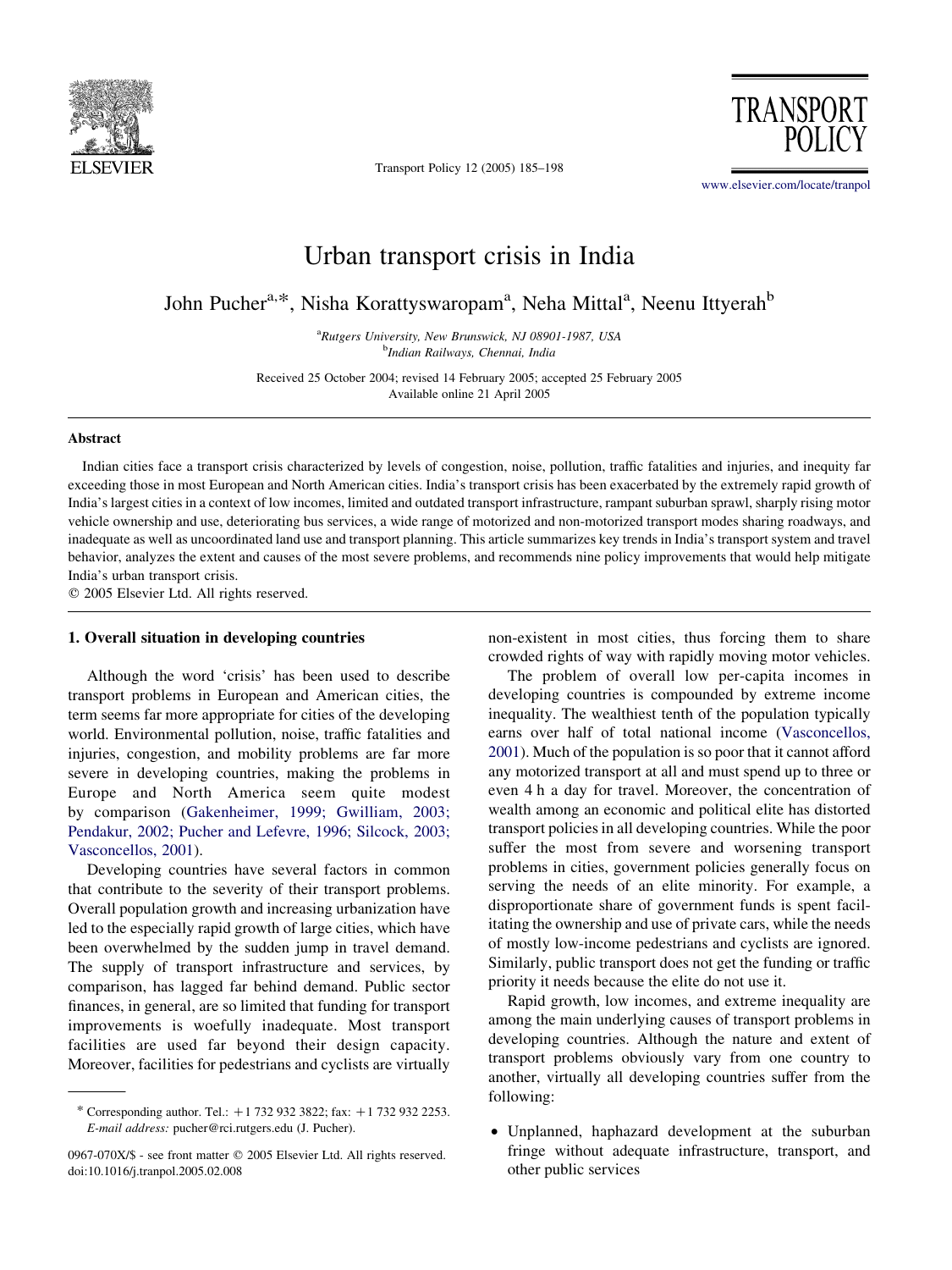- Limited network of roads, often narrow, poorly maintained, and unpaved
- Extremely congested roads with an incompatible mix of both motorized and non-motorized vehicles traveling at widely different speeds
- † Rapidly increasing ownership and use of private cars and motorcycles
- Inadequate roadway accommodations for buses and non-motorized transport
- Primitive or non-existent traffic control and management, often without even the most basic street signage
- † Extremely high and rapidly rising traffic fatalities, especially among pedestrians and motorcyclists
- † Overcrowded, uncomfortable, undependable, slow, uncoordinated, inefficient, and dangerous public transport
- Extremely high levels of transport-related pollution, noise and other environmental impacts, especially in large cities

As documented in this article, Indian cities share all these problems of developing countries. We examine the range of urban transport problems in India as they relate to trends in urban development and travel patterns. In the process, we also offer a critical analysis of public policies and how they might be improved.

## 2. Urban conditions in India

The most important factors common to India and other developing countries are population growth, increasing urbanization, rising motorization, and low per-capita income. The total urban population of India burgeoned over the past three decades, rising from 109 million in 1971 to 160 million in 1981 ( $+47\%$ ), 217 million in 1991 ( $+36\%$ ), and 285 million in 2001  $(+31\%)$  [\(Office of the Registrar](#page-13-0) [General of India, 2001a; Padam and Singh, 2001](#page-13-0)). The largest cities have grown especially fast. By 2001, India had three megacities: Mumbai (Bombay) with 16.4 million inhabitants, Kolkata (Calcutta) with 13.2 million inhabitants, and Delhi with 12.8 million inhabitants. Chennai (Madras), Hyderabad, and Bangalore each had more than 5 million residents. And 35 metropolitan areas had populations exceeding one million, almost twice as many as in 1991 [\(Office of the Registrar General of India, 2001b\)](#page-13-0).

The rapid growth of India's cities has generated a correspondingly rapid growth in travel demand, overwhelming the limited transport infrastructure. The sharply increasing levels of motor vehicle ownership and use, in particular, have resulted in alarming levels of congestion, air pollution, noise, and traffic danger. For most segments of the population, mobility and accessibility have declined.

India's poor have been especially disadvantaged. They have such low incomes that they cannot even afford public transport fares and thus must walk or cycle long distances. In 2002, the per-capita income of India was the equivalent of only US \$2,600 (purchasing power parity), less than

a tenth of average incomes in countries of North America and Western Europe [\(Central Intelligence Agency, 2002\)](#page-12-0). With 26% of the population below the poverty line in 1999–2000 [\(Ministry of Finance, 2002\)](#page-12-0), roughly a fourth of urban residents cannot afford the basic necessities of life, including virtually any form of public transport or even a bicycle. The urban poor live in congested slums in older, deteriorating inner-city areas or in illegal squatter settlements on the outskirts of cities. Those living near the center suffer not only from overcrowded housing but also from high levels of air pollution, noise, congestion, and traffic danger. The poor living on the suburban fringe must endure ramshackle housing conditions, largely non-existent public services, and long, time-consuming trips to menial jobs in other parts of the city.

While the poor are especially disadvantaged, the Indian middle class also struggles with inadequate housing and transport. The unavailability of good, affordable housing near the center forces a rising proportion of the middle class to live in distant suburbs. Such peripheral locations require long, exhausting commutes to jobs using either slow, overcrowded public transport or dangerous motorcycles. Even the affluent Indians who own private cars must endure long commutes on hopelessly congested and unsafe roadways.

## 3. Trends in land use

As Indian cities have grown in population, they have also spread outward. Indeed, the lack of effective planning and land-use controls has resulted in rampant sprawled development extending rapidly in all directions, far beyond old city boundaries into the distant countryside. That has greatly increased the number and length of trips for most Indians, forcing increasing reliance on motorized transport. Longer trip distances make walking and cycling less feasible, while increasing motor vehicle traffic makes walking and cycling less safe.

Most public policies in India encourage sprawl. In an explicit attempt to decongest city centers, government regulations limit the ratio of floor areas to land areas for buildings in the center, and thus restrict the heights of buildings and density of development in the center. For example, the so-called 'floor space index (FSI)' in sampled city centers in India was only 1.6, compared to indices ranging from 5 to 15 in other Asian city centers [\(Bertraud,](#page-12-0) [2002; Padam and Singh, 2001\)](#page-12-0). By contrast, government regulations permit higher floor space/land area ratios in suburban developments, thus further inducing firms to decentralize. Indeed, local governments in the suburbs advertise the less stringent land-use regulations there to lure economic development to their jurisdictions. Such land-use policies obviously discourage development in the center and force both firms and residences to seek locations on the suburban fringe. Moreover, local governments have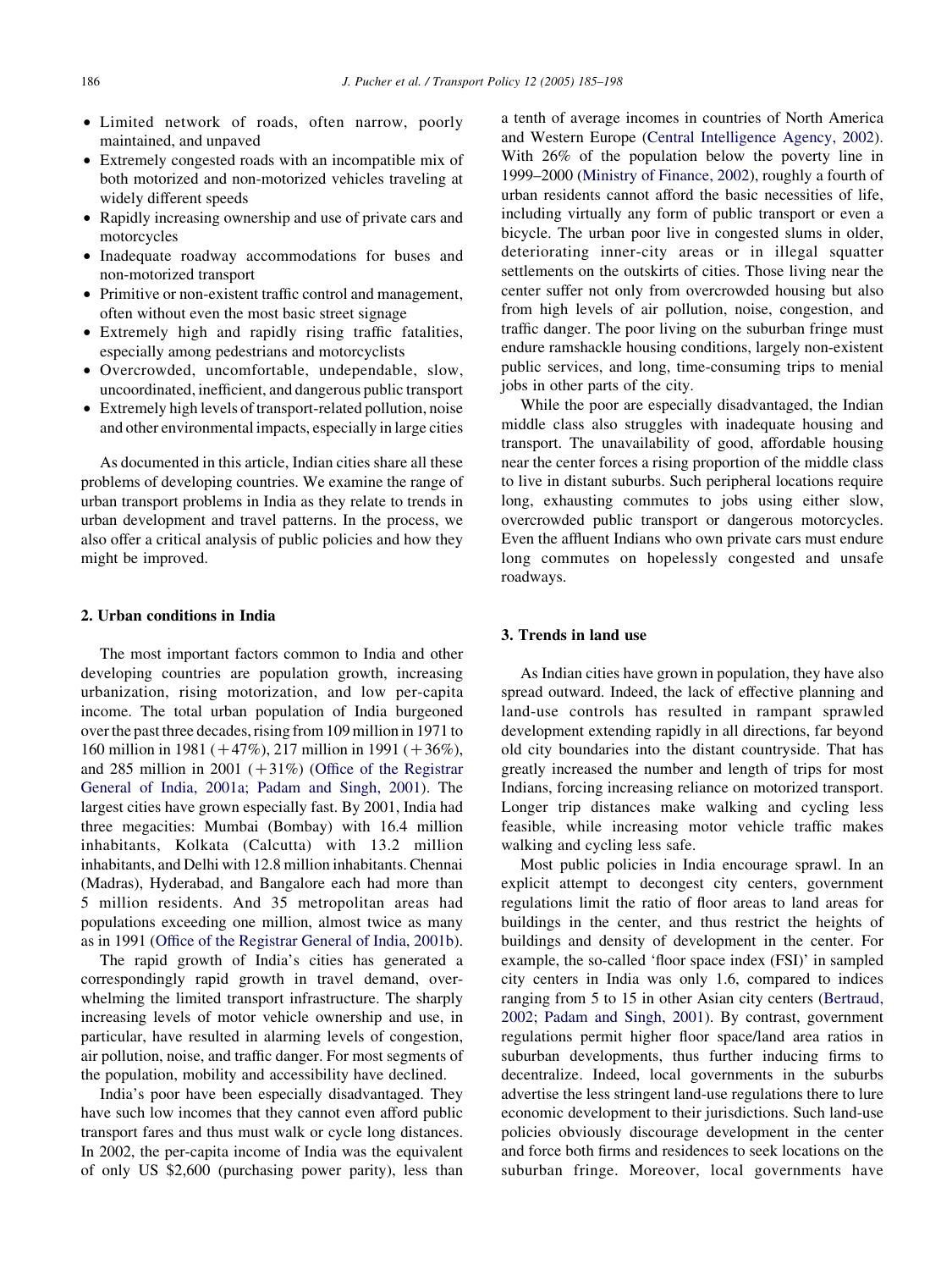<span id="page-2-0"></span>permitted scattered commercial and residential development in outlying areas without the necessary infrastructure such as roads, public transport, and hospitals. Such sprawled development generates long trips between residences and almost all other trip destinations.

Just as in North America, most new commercial development is in the distant suburbs. For example, Tidal Park is a software center on the outskirts of Chennai; Gurgaon is a large new industrial area outside Delhi; and Pimpri-Chinchwad is a similar center outside of Pune ([Bertraud, 2002\)](#page-12-0). Similarly, Bangalore is planning several technology parks on its fringe as well as several circumferential highways in the suburbs, both of which will induce further decentralization. In most cases, there is inadequate transport infrastructure to serve these new suburban developments and the residences located around them. [Ramachandran \(1989\)](#page-13-0) characterizes Indian suburbs as an 'uncontrolled mix of industrial development, dumps and obnoxious uses,' with the 'extension of urban settlement causing conditions in the overtaken villages to deteriorate, both physically and socially.' The leap-frog development typical of suburban sprawl tends to follow major highways out of Indian cities to the distant countryside.

Low-density, sprawled decentralization causes enormous problems for public transport. Just as in North America and Europe, it generates trips that are less focused in welltraveled corridors and thus more difficult for public transport to serve. In India, it has led to rapid growth in car and motorcycle ownership and use and thus increasingly congested roadways that slow down buses, increase bus operating costs, and further discourage public transport use.

## 4. Trends in travel behavior

As in most developing countries, a high percentage of travel in Indian cities is by walking or cycling, mainly because much of the population is too poor to afford motorized transport. Walking and cycling are most important in smaller cities, accounting for over two-thirds of all trips (see Fig. 1). As city size increases and trip distances become longer, the relative importance of walking and cycling falls to about half of all trips in medium-sized cities and about a third in the largest cities. There is considerable variation, however, even within city-size categories. Among the megacities, for example, walking and cycling are much less common in Mumbai than in Delhi, perhaps due to Mumbai's superior public transport system. Among the smaller cities, Kanpur and Lucknow have much higher proportions of walking and cycling than Pune, which has a very high level of motorcycle ownership and use (due to a large middle class), as well as extensive charter bus services organized by Pune's industrial firms for their employees [\(Pune Municipal Corporation, 2004\)](#page-13-0). By comparison, Kanpur and Lucknow have much lower levels of motorcycle use (due to lower incomes) and minimal bus services. Instead, they rely on a mix of paratransit modes such as auto rickshaws, cycle rickshaws, jeep taxis, and tempos (large auto rickshaws).

As of 2002, private motorized transport (mainly cars and motorcycles) accounted for a small but rapidly growing percentage of travel, about 10–20% of all trips (see Fig. 1). There are no reliable time-trend data on modal split distributions, but the statistics on vehicle fleet sizes in



Fig. 1. Percent distribution of urban trips by means of travel for selected Indian cities, 2002. (Sources: Pendakur 2002 and World Bank 2002.)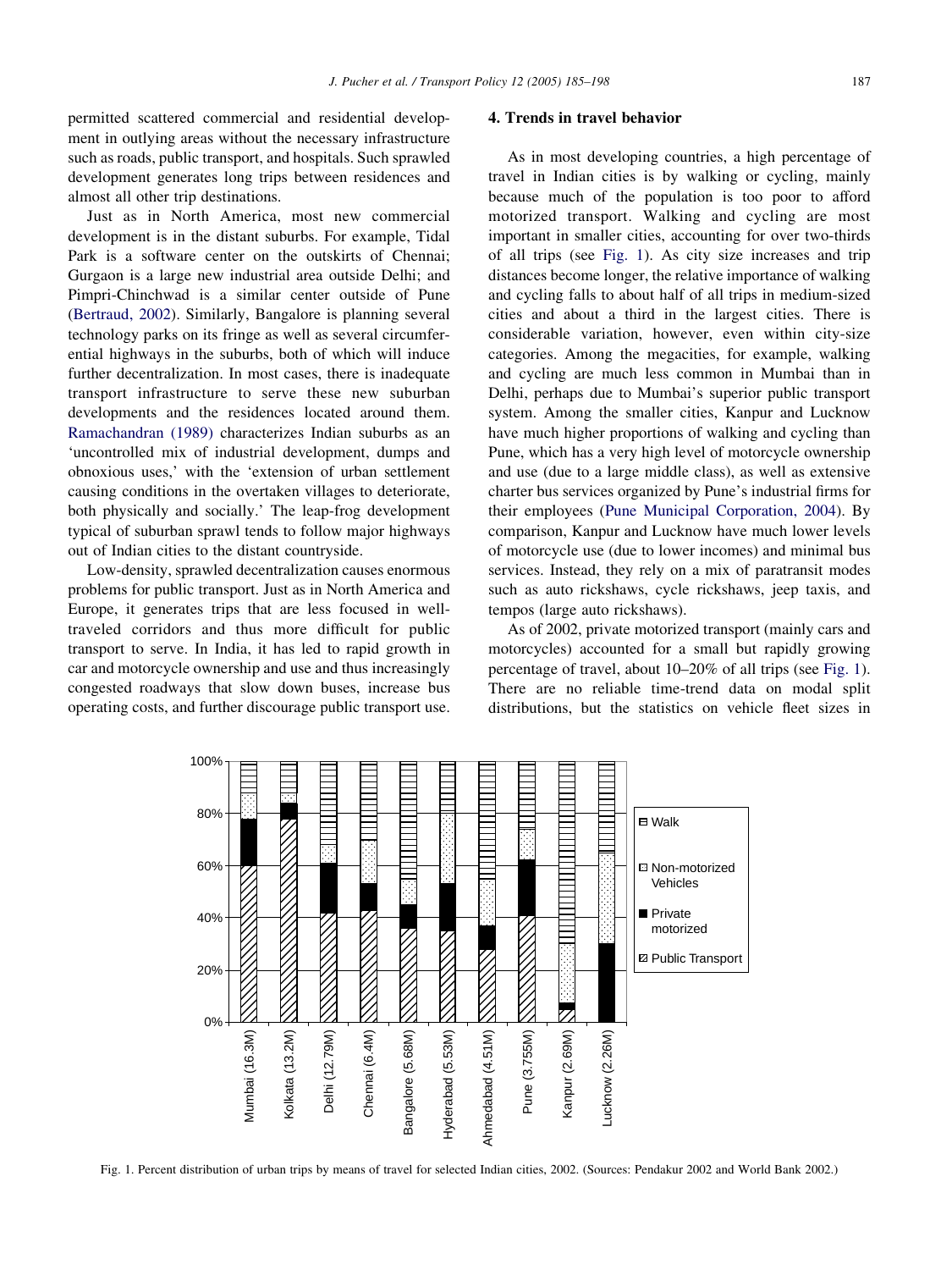<span id="page-3-0"></span>

Fig. 2. Growth of India's motor vehicle fleet by type of vehicle, 1981–2002 (in millions). (Source: Ministry of Road Transport and Highways, 1999, 2000, 2003). Note: "others" includes tractors, trailers, motorized three-wheelers (passenger vehicles) such as auto rickshaws and other miscellaneous vehicles that are not separately classified.

Fig. 2 dramatize the extremely rapid growth of motorcycle ownership, which increased 16-fold between 1981 and 2002. Private car ownership increased almost 7-fold during the same period. The sprawling, low-density development around Indian cities has made cars and motorcycles increasingly necessary to get around, especially given the unsatisfactory alternative of slow, overcrowded, undependable, and dangerous public transport services. At the same time, rising incomes among the Indian middle and upper classes have made car and motorcycle ownership increasingly affordable.

While poverty is still a major problem for much of the population, real per-capita income in India grew by 37% from 1980–81 to 1990–91 (in excess of inflation) and by 40% from 1990–91 to 2000–01 [\(Ministry of Finance,](#page-13-0) [2004\)](#page-13-0). Over the entire period 1980 to 2000, overall purchasing power of the average Indian almost doubled. That economic growth probably benefited the middle and upper classes the most, especially spurring growth in motor vehicle ownership. Nevertheless, lower-income classes have benefited as well. Indeed, the portion of India's urban population living in poverty fell by half during the last quarter of the 20th century, from 49% in 1974 to 24% in 2000 (see Fig. 3).

In recent years, public transport has not grown nearly as rapidly as private transport. Over the long term, however, the demand for public transport services has increased considerably, mainly due to the burgeoning growth of India's cities, both in population and land area. That has increased both the number and length of public transport trips.

The best statistics for public transport in India are for suburban rail services, because they are publicly owned,

centrally administered, and operated throughout the country by Indian Railways. As shown in [Fig. 4,](#page-4-0) suburban rail usage has increased sharply over the past five decades, with a 14-fold growth in passenger km of travel ([Indian Railways,](#page-12-0) [2001\)](#page-12-0). There are no comprehensive national statistics on bus service supply (i.e. bus km of service), let alone the number of riders (i.e. trips or passenger km). Nevertheless, nationwide aggregate statistics on the size of the bus fleet indicate substantial growth over the past two decades, with a 313% increase from 1981 to 2002 (Ministry of Road Transport and Highways, 2003). Similarly, the fragmented statistics for individual cities suggest considerable growth. From 1990 to 2000, for example, there was an 86% increase in the size of Mumbai's bus fleet, and a 54% increase in Chennai's bus fleet. The size of Delhi's public bus fleet actually fell during



Fig. 3. Declining Percentage of Indians Living in Poverty, 1973–2000. (Source: India Budget, 2001).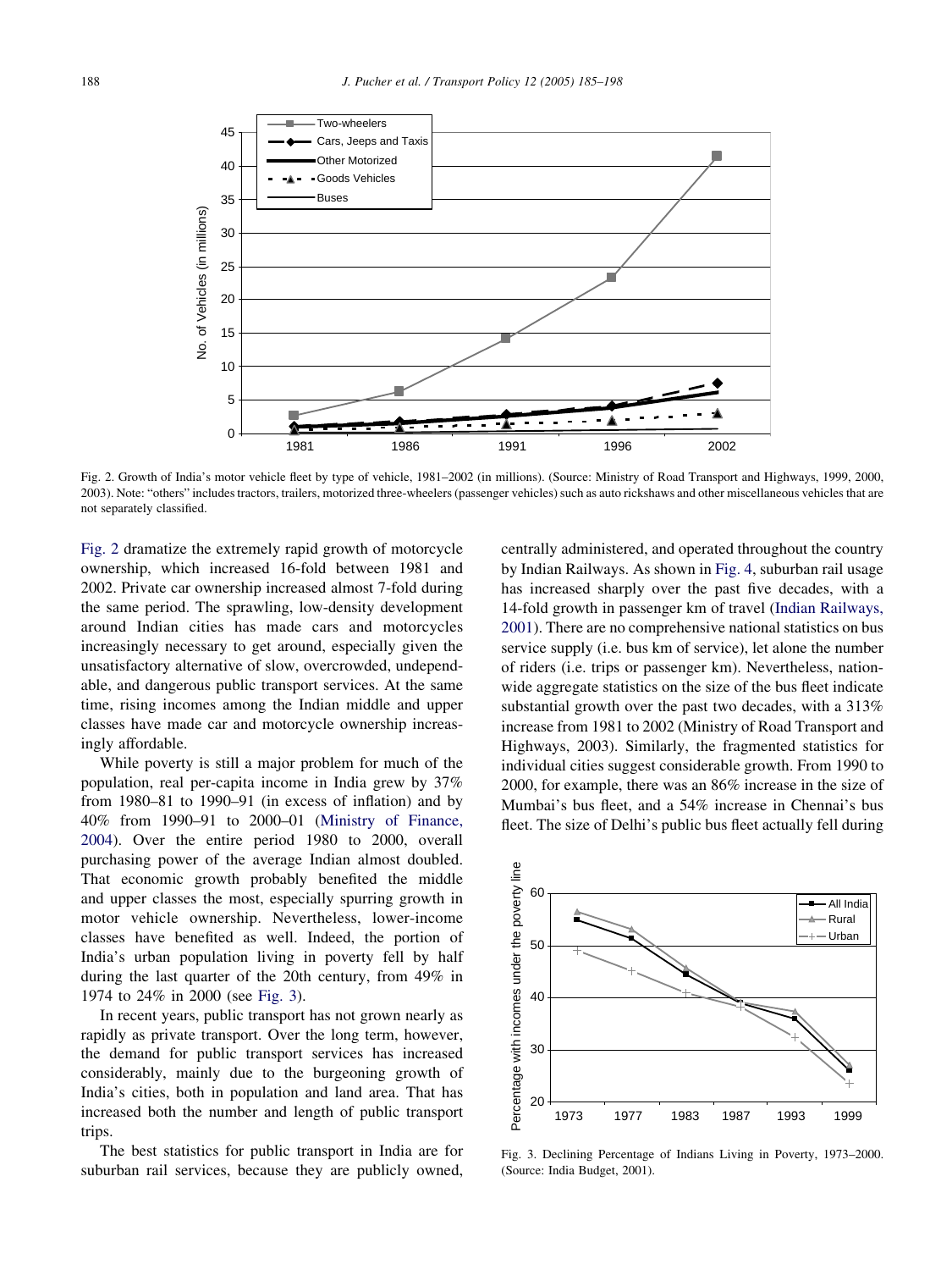<span id="page-4-0"></span>

Fig. 4. Growth in Suburban Rail Travel in Indian Cities, 1951 to 2001 (in millions of passenger km). (Source: Indian Railways, 2002).

the 1990s, but the number of private buses rose by almost twice as much, yielding a net 28% increase [\(Association of](#page-12-0) [State Road Transport Undertakings, 2002; Marwah et al.,](#page-12-0) [2001](#page-12-0)).

Referring back to [Fig. 2](#page-3-0), one can see that the overall increase in the size of the total bus fleet in India has been slower than increases in private motorized vehicles. While the total number of buses quadrupled from 1981 to 2002, the number of motorcycles increased 16-fold, the number of cars increased 7-fold, and the number of goods vehicles increased 5-fold. Thus, buses account for a smaller and smaller percentage of total motorized vehicles on India's roads—only 1.1% in 2002 (Ministry of Road Transport and Highways, 2003).

Buses carry over 90% of public transport in Indian cities. Indeed, most Indian cities have no rail transport at all and rely instead on a combination of buses, minivans, auto rickshaws, cycle rickshaws, and taxis. Even in most of the largest cities, rail transport carries less than a third of public transport passengers. The only exception is Mumbai, which has India's most extensive suburban rail network, carrying over 5 million passengers a day—58% of total public transport passengers in the region (vs. 42% by bus) and 80% of total passenger km (vs. 20% by bus) [\(Brihanmumbai Electric Supply and](#page-12-0) [Transport, 2003; Indian Railways, 2002, 2003\)](#page-12-0).

In general, the larger the city size, the higher the percentage of urban trips served by public transport in India: averaging 30% in cities with population between 1 and 2 million, 42% for cities with populations between 2 and 5 million, and 63% for cities with populations over 5 million ([Sreedharan, 2003\)](#page-13-0). Thus, the especially rapid growth of large cities suggests a further rise in future demands for public transport in India.

As shown by [Fig. 1](#page-2-0), however, there is substantial variation among cities of the same size category. Almost 80% of all trips in Kolkata are by some form of public transport, compared to about 60% in Mumbai, and 42% in both Chennai and Delhi. Differences in land use and roadway supply explain some of the variation. Delhi and Chennai are lower-density, more polycentric, and more

spread out than Mumbai and Kolkata. Delhi also has a particularly extensive roadway network, while the supply of roadways in other large Indian cities is much more limited. For example, 21% of Delhi's total land area is devoted to roads, compared to only 11% in Mumbai and 5% in Kolkata. Mumbai and Kolkata also have more restricted geographies, since both are situated on peninsulas that channel travel and land use development in only a few directions. Such focused travel corridors especially encourage suburban rail use, as in Mumbai. Delhi has no such geographic restrictions and sprawls out in all directions. Thus, Delhi currently relies primarily on auto rickshaws, motorcycles, taxis, and private cars to serve the multi-destinational, less-focused travel patterns of its residents.

The range of public transport services available also varies considerably, even among the largest categories of cities. Only Mumbai, Kolkata, and Chennai have extensive suburban rail services. Delhi has limited suburban rail services. Until recently, Kolkata had India's only underground metro system (16.5 route km), but Delhi is currently constructing a far more extensive metro (62.5 route km) ([Delhi Metro Rail Corporation,](#page-12-0) [2003; Metro Railway Kolkata, 2003](#page-12-0)). Chennai has a hybrid surface and elevated metro, designated as Mass Rapid Transport System, which currently extends 8.6 km and is being expanded by another 11.2 km ([Southern](#page-13-0) [Railway, 2003\)](#page-13-0). Finally, Kolkata has India's only remaining tram system, a 68-km double-track network of old, seriously deteriorating tracks and vehicles.

As noted previously, buses account for most public transport services, even in these large cities, and for virtually all public transport services in cities with less than 5 million residents. Moreover, all Indian cities feature large numbers of auto rickshaws (three-wheeled motorized, minicars), taxis, and cycle rickshaws (human-powered carts).

## 5. Urban transport problems

Indian cities are plagued by a range of transport problems. In this section, we briefly describe and, where possible, quantify the most severe problems.

## 5.1. Traffic injuries and fatalities

Traffic crashes in Indian cities pose a severe public health problem, resulting each year in about 80,000 deaths, 1.2 million serious injuries (requiring hospital visits), and 5.6 million minor injuries [\(Mohan, 2004; Ministry of Road](#page-13-0) [Transport and Highways, 1999, 2000, 2003](#page-13-0); [Tiwari, 2001;](#page-13-0) [Tiwari and Mohan, 1999](#page-13-0)). As shown in [Table 1,](#page-5-0) the number of traffic fatalities has increased more than 5-fold since 1971. Even controlling for population growth in India, the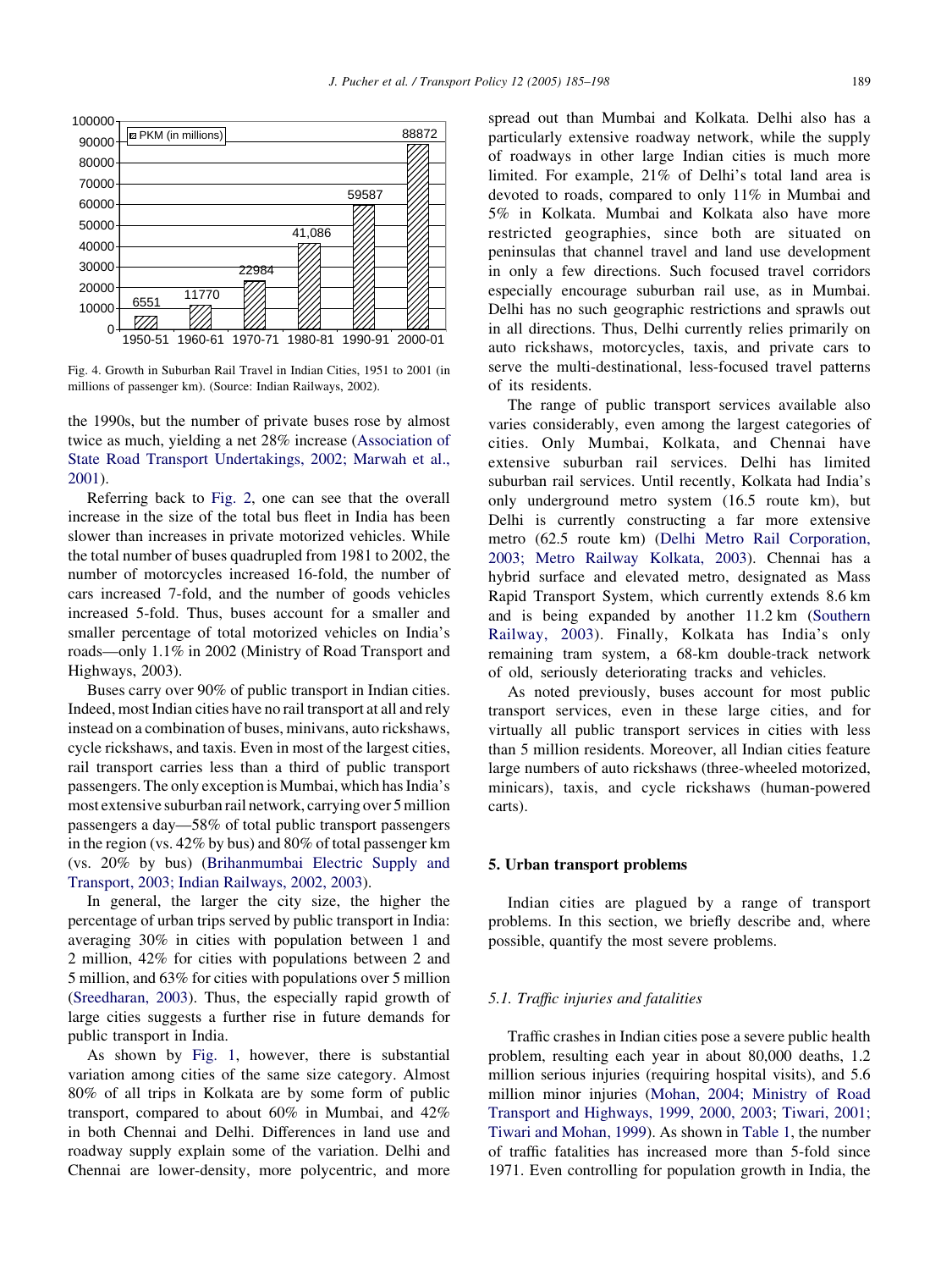<span id="page-5-0"></span>traffic fatality rate per million inhabitants has tripled over the past three decades, so that the average Indian is now over three times as likely to be killed in a traffic accident.

The burgeoning fleet of motor vehicles is clearly the main reason for this shocking death toll in traffic crashes. With India's 20-fold increase in the combined number of cars, taxis, trucks, and motorcycles from 1971 to 2001, it was virtually inevitable that traffic crashes would increase as well. Fatalities, in particular, increase with rising motor vehicle use, since the likelihood of fatal injuries increases sharply with speed ([Mohan, 2004\)](#page-13-0).

Aside from the increase in motor vehicle ownership and use, several other factors contribute to the safety problem:

- inadequate road supply and quality, often unpaved and in bad repair;
- unsafe driving behavior—which results from virtually non-existent driver training, extremely lax licensing procedures, and lack of traffic law enforcement;
- unsafe vehicles;
- inadequate or non-existent traffic signals and signage and lack of traffic management;
- almost complete lack of infrastructure for pedestrians and cyclists;
- forced sharing of narrow, crowded rights of way by both motorized, non-motorized vehicles, pedestrians, animals, and street vendors;
- overcrowding of buses, auto-rickshaws, and even motorcycles.

Whatever the safety problem faced by car drivers, it is far exceeded by the more dangerous situation facing motorcyclists, bicyclists, and pedestrians, who together account for

Number of vehicles, population and road traffic fatalities in India

| Year | Vehicles<br>(millions) | Population    | <b>Fatalities</b><br>(1000s) | <b>Fatalities</b><br>per 1000<br>vehicles | <b>Fatalities</b><br>per million<br>population |
|------|------------------------|---------------|------------------------------|-------------------------------------------|------------------------------------------------|
| 1971 | 1.865                  | 548,159,652   | 15                           | 8.04                                      | 27.36                                          |
| 1975 | 2.472                  | 625.246.123   | 16.9                         | 6.84                                      | 27.03                                          |
| 1981 | 5.391                  | 683,329,097   | 28.4                         | 5.27                                      | 41.56                                          |
| 1985 | 9.17                   | 772,196,737   | 39.2                         | 4.27                                      | 50.76                                          |
| 1991 | 21.374                 | 843,930,861   | 56.6                         | 2.65                                      | 67.07                                          |
| 1992 | 23.507                 | 861,693,859   | 59.7                         | 2.54                                      | 69.28                                          |
| 1993 | 25.505                 | 879,279,448   | 60.6                         | 2.38                                      | 68.92                                          |
| 1994 | 27.66                  | 897,223,927   | 64                           | 2.31                                      | 71.33                                          |
| 1995 | 30.295                 | 915.534.620   | 70.7                         | 2.33                                      | 77.22                                          |
| 1996 | 33.558                 | 934,219,000   | 71.9                         | 2.14                                      | 76.96                                          |
| 1997 | 37.231                 | 949,200,000   | 75                           | 2.01                                      | 79.01                                          |
| 1998 | 41.368                 | 965,600,000   | 80                           | 1.93                                      | 82.85                                          |
| 1999 | 44.857                 | 1.000.848.550 | 82                           | 1.82                                      | 82                                             |
| 2000 | 48.857                 | 1,016,118,000 | 78.9                         | 1.61                                      | 77.65                                          |
| 2001 | 54.991                 | 1.027.015.247 | 80                           | 1.45                                      | 77.89                                          |

Source: Ministry of Road Transport and Highways (2003): motor vehicle statistics and statistics of road accidents in India and [http://morth.nic.in/](http://morth.nic.in/motorstat/mt3.pdf) [motorstat/mt3.pdf.](http://morth.nic.in/motorstat/mt3.pdf)

roughly three-fourths of all traffic fatalities. The relative traffic dangers of each mode are indicated in Fig. 5, which compares each mode's share of total fatalities with its share of total trips in Delhi ([Tiwari and Mohan, 1999\)](#page-13-0). Motorcycles and bicycles each account for more than twice the share of total fatalities as their share of total trips and are clearly the most dangerous modes. Pedestrians account for a slightly higher percent of fatalities than their share of total trips. By comparison, cars, taxis and buses appear to be the safest modes, with their share of fatalities less than a third of their share of total trips.

Over 50% of traffic fatalities in Delhi are pedestrians, 10% are bicyclists, 21% are motorcyclists, and only 3% are car occupants. The situation is considerably different in Mumbai, perhaps due to its higher density, more extensive public transport network, and more limited roadway supply. Almost 80% of traffic fatalities in Mumbai are pedestrians, 7% are bicyclists, 8% are motorcyclists, and only 2% are car occupants ([Mohan, 2004\)](#page-13-0).

While the situation in other Indian cities surely varies somewhat from that in Delhi and Mumbai, pedestrians and bicyclists account for more than half of all traffic fatalities in all Indian cities. Motorcycle and scooter users account for another 10–20% of fatalities in cities. Car occupants, by comparison account for only about 5% of fatalities. Even on India's highways, pedestrians and bicyclists account for 45% of all fatalities, with motorcyclists accounting for another 24% [\(Mohan, 2004](#page-13-0)).

In addition to roadway safety problems, hundreds of Indians are killed every year illegally crossing rail tracks at stations, along rail lines, and around closed gates. Railroad crossing gates are easy to get around and under, thus permitting dangerous crossings by pedestrians, bicyclists, motorcyclists, and cycle rickshaws. Moreover, railroad Table 1 rights of way are not adequately fenced-off, which allows



Fig. 5. Percentage distribution of trips by means of transport compared to distribution of traffic fatalities, 1994, Delhi. (Source: Tiwari, Geetam and Mohan, Dinesh, 1999).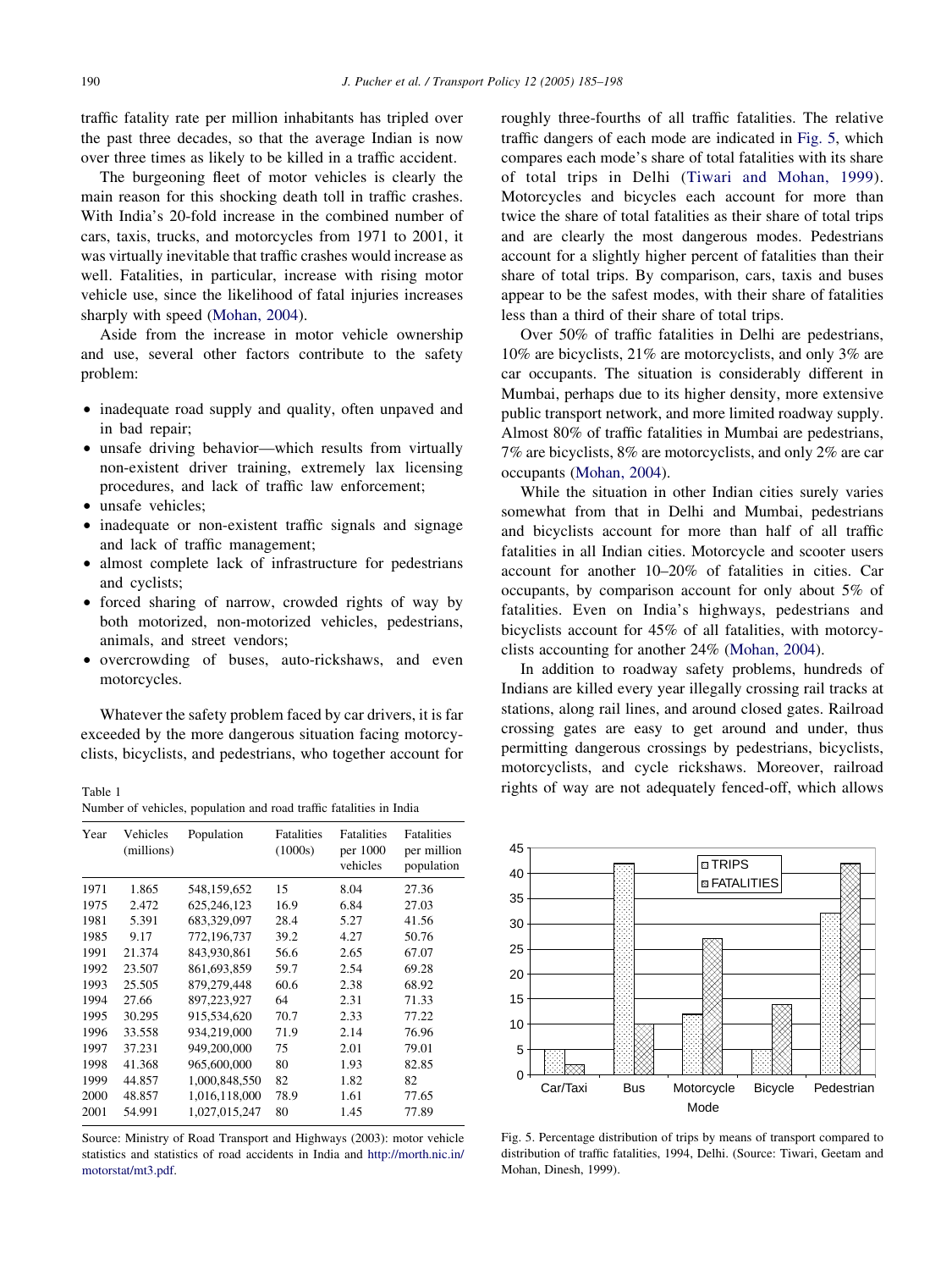pedestrians to risk their lives crossing tracks and permits squatters to live in immediate proximity to moving trains.

## 5.2. Environmental pollution

Noise, air, and water pollution are all serious problems in Indian cities, and transport sources contribute to all three kinds. The most reliable and comprehensive statistics are for air pollution. As shown in Fig. 6, levels of air pollution concentrations are highest for suspended particulate matter (SPM) and respirable suspended particulate matter (RSPM), which exceed World Health Organization (WHO) air quality standards, as well as official Indian government standards, for all of the cities shown ([Bose, 1998;](#page-12-0) [Vasconcellos, 2001; Padam and Singh, 2001; Ministry of](#page-12-0) [Petroleum and Natural Gas, 2002; Sibel and Sachdeva,](#page-12-0) [2001](#page-12-0)). Indeed, for India's three largest cities, SPM and RSPM levels are three to four times higher than the WHO's maximum acceptable levels, and among the highest in the world, indicating a very severe health hazard ([World Health Organization, 2000; Kandlikar and](#page-13-0) [Ramachandran, 2000\)](#page-13-0). While levels of CO,  $NO_x$ , and  $SO_x$ are generally considered moderate to low in most Indian cities, ozone levels have been increasing in virtually all Indian cities, causing a range of respiratory illnesses and irritation.

Airborne lead pollution has dramatically fallen over the past decade with the gradual phasing out of leaded gasoline from 1995 to 2000. Similarly, the Indian government has sharply reduced the allowable sulfur content in both gasoline and diesel fuels, resulting in large reductions in ambient concentrations of  $SO<sub>x</sub>$  in all

large Indian cities since 1995. Finally, the benzene content of gasoline has been limited by government regulation since 2000 [\(Ministry of Petroleum and Natural](#page-13-0) [Gas, 2002\)](#page-13-0).

One important source of air pollution remains the large and mostly old fleet of motorized two-wheelers (motorcycles and scooters) and three-wheelers (auto rickshaws) with highly inefficient, poorly maintained, very polluting 2-stroke engines [\(Tata Energy Research](#page-13-0) [Institute, 1997](#page-13-0)). Since many auto rickshaw drivers illegally adulterate their gasoline fuel with up to 30% kerosene and 10% lubricating oil, the pollution they generate is yet further increased ([Kandlikar and](#page-12-0) [Ramachandran, 2000\)](#page-12-0).

Diesel buses, trucks, and some taxis are the biggest transport sources of particulate pollution, but they are joined by substantial industrial emissions of particulates and also from atmospheric dust, especially in northern India, which is drier and dustier than southern India. The Indian Government has tried to mitigate particulate pollution by mandating conversion of all buses, auto rickshaws, and taxis in Delhi to CNG fuel by January 2001. Although well-intentioned, the sudden shift led to massive disruptions as well as corruption to avoid compliance [\(Environmental News India, 2001](#page-12-0)).

Most of the recent progress in reducing air pollution has resulted from the regulations requiring cleaner fuels. Of course, even more improvement would result from a massive shift to newer vehicles with less polluting engines, but that remains unaffordable for most Indians. Outlawing older and more polluting vehicles could have negative consequences for those who rely on them for mobility as well as employment [\(Raj, 2001](#page-13-0)).



Fig. 6. Air Pollution Levels in the Largest Indian Cities, 2000. (Source: Ministry of Petroleum and Natural Gas, 2002.) Note: Shown are average ambient air pollution concentrations in Indian cities, measured in micrograms per cubic meter.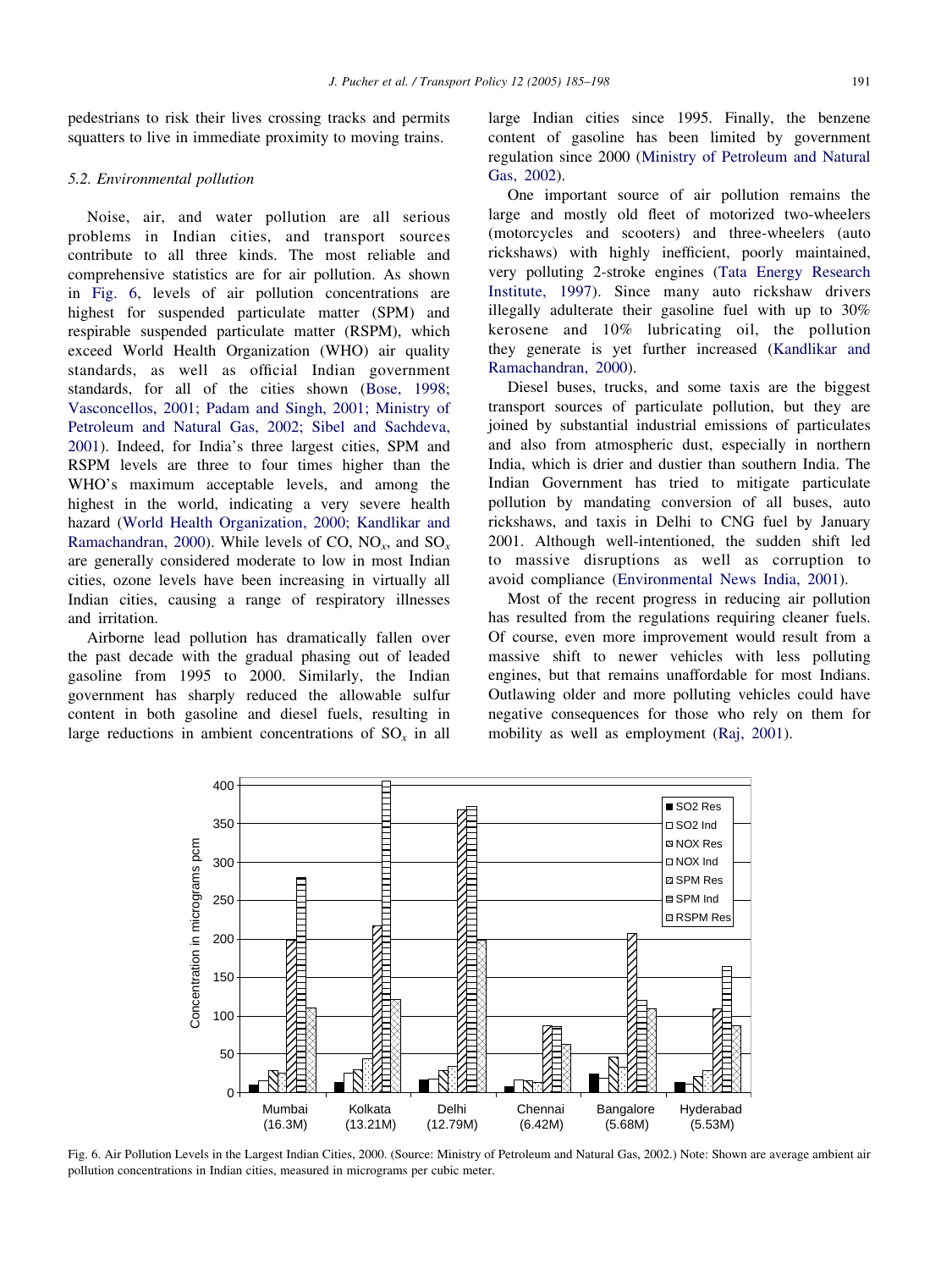## 5.3. Roadway congestion

Traffic congestion is probably the most visible, most pervasive, and most immediate transport problem plaguing India's cities on a daily basis. It affects all modes of transportation and all socioeconomic groups. Most estimates as well as anecdotal impressions suggest rapidly worsening congestion. For example, average roadway speeds for motor vehicles in Mumbai fell by half from 1962 to 1993, from 38 km/h to only 15–20 km/h ([Gakenheimer, 2002\)](#page-12-0). In Delhi, the average vehicular speed fell from 20–27 km/h in 1997 to only 15 km/h in 2002 ([Times of India, 2002](#page-13-0)). Moreover, the periods of peak congestion in Delhi now last 5 h: from 8:30 to 10:30 in the morning and from 4:30 to 7:30 in the evening. In Chennai, average speed is 13 km/h, and in Kolkata it ranges from 10 to 15 km/h overall but falls to only 7 km/h in the center ([Times of India, 2003](#page-13-0)).

Traffic congestion is frustrating and time consuming for travelers. With most Indian cities sprawling outward to the periphery, average trip distances have been increasing. Combined with the slower travel speeds, suburban sprawl has greatly increased average travel time, which now amounts to 2 or 3 h a day for the trip to and from work ([Gakenheimer, 2002](#page-12-0)). The stop-and-go traffic flow caused by congestion also wastes energy and increases pollution. Moreover, roadway congestion increases the likelihood of crashes, although with lower speeds, they are less likely to be fatal. Congestion within vehicles (especially on trains and buses, but also on rickshaws and bicycles) unquestionably impairs safety, with some passengers falling off overcrowded vehicles, since many are forced to ride on the roofs or hang onto the sides of vehicles that often have no shutters for the doors and windows. The overcrowding of pedestrians, cyclists, and street vendors on the shoulders of roads also creates safety problems, since they often spill over onto the roadway itself. Uncontrolled on-street parking further exacerbates congestion and safety problems by narrowing the available right of way for moving traffic.

Perhaps the most obvious cause of congestion is the rapid increase in travel demand, especially of motorized travel, compared to the very slow growth in transport infrastructure. For example, the average annual rate of growth of travel demand has been 2.2% in Kolkata, 4.6% in Mumbai, 9.5% in Delhi, and 6.9% in Chennai [\(World](#page-13-0) [Bank, 2002](#page-13-0)). In virtually no major Indian city has the growth in roadway supply reached even one percent a year, let alone the much higher rates of growth in travel demand noted above. As discussed later, severe shortages of both financing and land sharply limit any expansion in roadway capacity.

Another important source of congestion is the very diverse mix of transport modes forced to share the limited roadway space in Indian cities. Slow non-motorized modes such as bicycles, hand-pulled and cycle-drawn rickshaws, pedestrians, and animal-drawn carts obviously slow down

faster motorized modes such as cars, trucks, buses, and auto rickshaws. Such a wide diversity of roadway users also causes a range of safety problems, since the modes have very different sizes, maneuverability, capacities, speeds, and other operating characteristics, thus generating a range of conflicts.

Most roads in Indian cities are narrow, with only one lane in each direction, They usually lack sidewalks, thus forcing pedestrians to walk on the shoulder or the roadway itself, causing both congestion and safety problems. Street vendors also spill onto the roadway. Many roads are in a dismal state of disrepair, often riddled with potholes and with uneven or completely missing pavement. There is a general lack of modern traffic signals and signage, and even where they exist, travelers often ignore them, thanks to lack of enforcement by the police.

In short, the current situation on India's roads is rather chaotic, and the prospects for improvement are minimal. Largely ignoring the needs of non-motorized travelers, recent policies at all government levels have focused on trying to speed up travel for the motorized elite by constructing numerous grade-separated flyovers (overpasses) and by widening selected arterials. Those efforts will hardly suffice. Projections of continued rapid growth in travel demand virtually guarantee worsening roadway congestion in the coming years.

## 5.4. Equity

With a fourth of India's population living in poverty, the mobility problems of the poor are a special concern. Unfortunately, they are usually ignored in government policies of every kind, including transport policies, which focus on the needs of the urban elite and middle class [\(Vasconcellos, 2001; Tiwari, 2001; Low and](#page-13-0) Baneriee-Guha, 2003; Badami et al., 2004). For example, the national government has specifically targeted increased auto ownership and use as a key goal for economic development and modernization. To facilitate increased auto use, most new funding is devoted to roadway expansions and modifications (such as flyovers at key intersections). By comparison, only minimal attention has been given to the needs of pedestrians and cyclists, who comprise the poorest segments of the population.

Most of India's urban poor cannot afford any private motorized transport at all, and many cannot even afford the low fares on public transport [\(Mohan, 2001; Whitelegg and](#page-13-0) [Williams, 2000; Badami et al., 2004](#page-13-0)). Thus, they are forced to walk or cycle increasingly long distances, with no separate rights of way of any kind, suffering the most of any modal users from the severe pollution, safety, and congestion problems noted above. As Indian cities continue to spread out, those residents too poor to afford motorized transport will be increasingly disadvantaged, further cutting them off from many employment,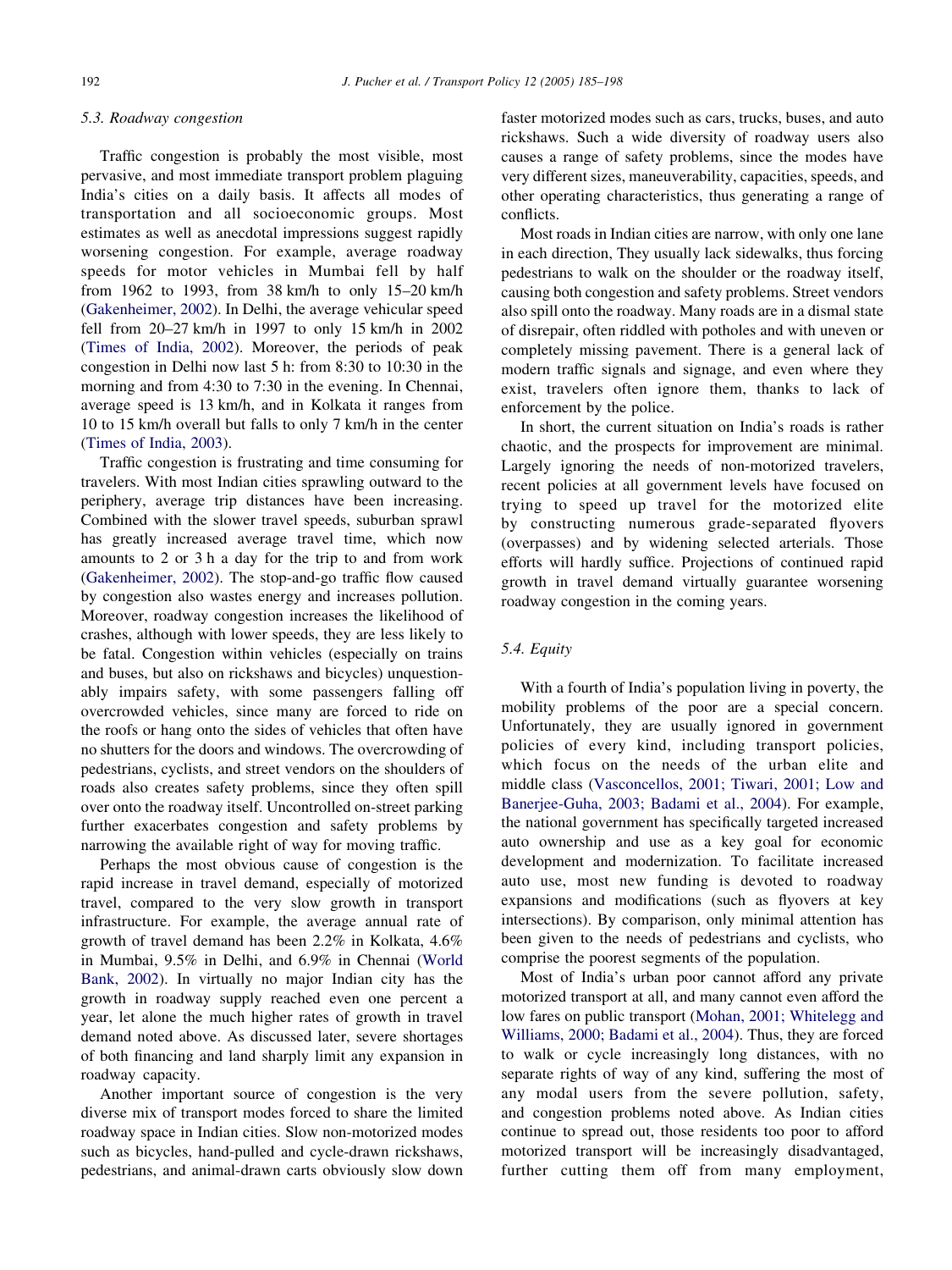recreational, educational, medical, and other sites they need to reach.

Thus, the already extreme inequity in mobility and accessibility in Indian society will probably get even worse. Not only will the poor benefit least from increasing motorization, but they will bear a disproportionate share of the social and environmental costs of that motorization: as victims of traffic crashes, as residents of noisy, polluted neighborhoods, as the least favored users of overcrowded roads (usually relegated to the shoulder), and as displaced residents of homes torn down to make way for expanded roadways.

The transport problems of the poor get little policy attention in India for the same reason most of their needs are ignored: the lack of political and economic power, and thus the inability to influence politicians who shape government policies ([Vasconcellos, 2001\)](#page-13-0). Moreover, since the poor get around cities mainly by walking or cycling, their specifically non-motorized transport needs are yet further ignored, since pedestrians and cyclists have no lobby or support group to advocate their interests and exert pressure on politicians and city planners [\(Low and Banerjee-Guha,](#page-12-0) [2003](#page-12-0)).

## 5.5. Inadequate public transport

Vast improvements are needed in India's public transport systems, but the necessary funding is not available ([Pucher](#page-13-0) [et al., 2004\)](#page-13-0). Most buses and trains in small and mediumsize Indian cities are old and poorly designed, inadequately maintained, dangerously overcrowded, undependable, and slow [\(Acharya, 2000](#page-12-0)). Public transport systems in India are generally inefficient, thanks to outdated technology, incompetent management, corruption, overstaffing, and low worker productivity. They require increasingly large subsidies, in spite of extremely high passenger volumes.

Expanding and improving public transport systems would seem to be the ideal approach to dealing with the extraordinary high volumes of passenger traffic in such dense urban conditions as those in Indian cities. Public transport might also be expected to serve the travel needs of the poor.

The enormous potential of public transport in India remains to be realized, however, mainly due to policies favoring the motorized elite. Thus, there is no traffic priority of any sort (lanes, signals, etc.) for buses, which get hopelessly stuck on congested roadways and average 6–10 km/h in many large cities ([Gakenheimer and Zegras,](#page-12-0) [2003](#page-12-0)). The slowness, unreliability, danger, and overcrowding of buses and trains has forced many middle class passengers to shift to cars, motorcycles, and scooters instead, yet further congesting the roads and worsening air pollution, noise, and safety problems.

Perhaps surprisingly, few of India's poor can even afford the very low fares on buses and trains. Thus, they are forced to travel increasingly long distances on foot or by bicycle, suffering ever-lower levels of mobility and accessibility as India's cities suburbanize.

## 6. Public policies to deal with India's urban transport crisis

While the transport situation in India's rapidly growing cities is challenging, it is not hopeless. Indeed, local, state, and national governments could almost immediately undertake decisive actions that would greatly improve the situation, or at the very least, prevent its worsening. In this concluding section, we propose nine categories of specific policies needed to deal with India's transport crisis.

## 6.1. Improved rights of way for pedestrians and cyclists

One of the most crucial needs is the provision of improved rights of way for pedestrians and cyclists. Throughout the world, these non-motorized travelers are among the most vulnerable roadway users. Thus, Western European cities generally provide them with a wide range of separate facilities such as wide sidewalks (pavements), crosswalks, cycle paths, ped/bike traffic signals, intersection modifications (bulb-outs, raised surface, special lighting), car-free zones, and traffic-calmed neighborhoods ([Pucher](#page-13-0) [and Dijkstra, 2003\)](#page-13-0). By comparison, Indian government officials and planners have largely ignored non-motorists although they account for about half of all trips made—and thus expose them to intolerably high levels of traffic danger. It is very rare indeed to find any special provisions for pedestrians and cyclists.

While narrow roads, densely built central cities, and lack of funding obviously hinder the allocation of scarce roadway space to cyclists and pedestrians, the real problem is government priorities that favor motorized traffic. Since the powerful elite are more likely to drive private cars, they have strongly favored highway projects over improvements for pedestrians and cyclists. Policy makers rarely consider the needs of the non-motorized urban poor.

Nevertheless, a handful of Indian cities have made some promising efforts to better protect non-motorists. In the planned city of Chandigarh, for example, the local government constructed 160 km of wide cycle paths between 2001 and 2003. Such bikeways enable considerable separation of fast vehicles from slow vehicles on major arterial roads, reducing congestion and improving safety ([Chhabra, 2002](#page-12-0)). On some arterials, special pedestrian paths have also been constructed. Although Chandigarh is a rare exception, there is hope that such efforts will spread to other cities as well. The national government's [Ministry of Urban](#page-13-0) [Affairs and Poverty Alleviation \(2004\)](#page-13-0) has issued a draft urban transport policy recommending 50% Central Government financing of both cycle tracks and pedestrian paths in large cities. In the first stage, it would finance 50 km of cycle tracks in all cities with at least a million residents, and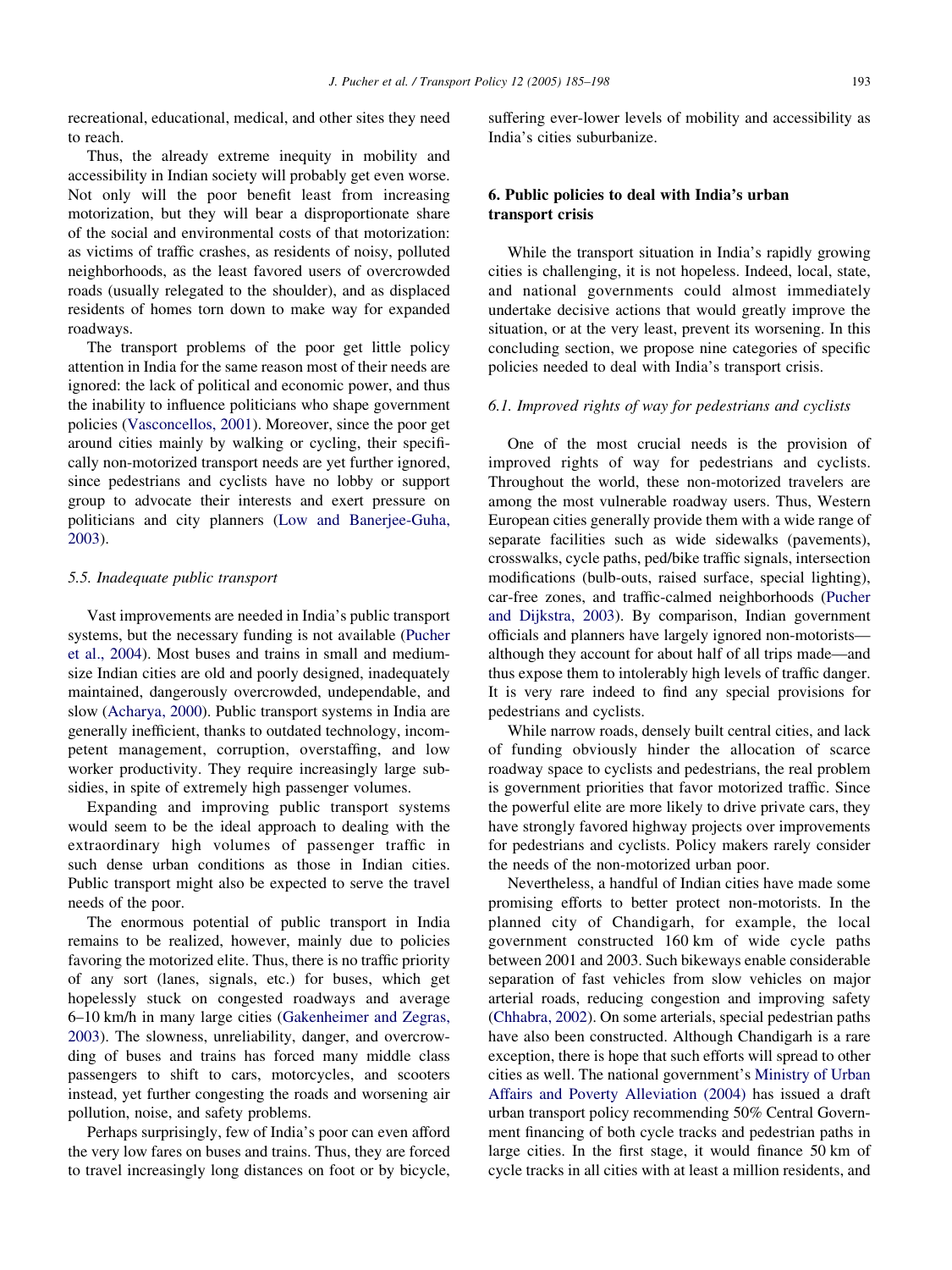100 km of cycle tracks for all cities with at least three million residents [\(Ministry of Urban Affairs and Poverty](#page-13-0) [Alleviation, 2004](#page-13-0)). Such a policy shift toward greater concern for non-motorists can be justified on safety, equity, congestion, and environmental grounds.

#### 6.2. Improved traffic management

Improved traffic management is crucially needed in all Indian cities to mitigate the current traffic chaos. India's largest cities have benefited recently from modest improvements in traffic management through the introduction of more advanced technology and stricter enforcement of traffic regulations. In sharp contrast, most medium-size and small Indian cities lack even basic provisions such as stop signs, traffic signals, lane striping, and other regulatory and directional signage. Those basic provisions must be accompanied by strict enforcement of traffic regulations, especially those relating to safety. Whatever traffic regulations currently exist are not well known, thanks to lack of proper driver training, and they are rarely enforced by the police at any rate, due to laziness, poor training, and corruption. Moreover, since motor vehicle drivers are more affluent than non-motorized travelers, the police usually favor motorists, even when they are at fault. Clearly, better driver training, traffic signage, uniform regulations, and strict enforcement are needed. Chandigarh is an example of a smaller city that has vigorously implemented such traffic management measures in recent years with considerable success. It remains to be seen whether similar policies can be adopted in much larger Indian cities.

There are a few bus lanes in Delhi and Mumbai, and Chennai and Bangalore have plans to install bus lanes in the coming years. Nevertheless, most Indian cities provide no traffic priority at all for buses. Bus lanes, priority signals, and other traffic management policies favoring public transport in Europe are virtually non-existent in most Indian cities. There is a desperate need to speed up buses stuck in congested urban traffic, since deterioration of bus travel in recent years has shifted more and more Indians to more polluting, less energy-efficient, more congesting, and more dangerous means of travel. The political elite who have favored highways must be convinced of the crucial need to devote more scarce funding and right of way to public transport, even if that takes resources away from projects that would favor motorists. In the few instances where bus lanes have been built, they have been poorly designed, too narrow, and congested with slow-moving non-motorized traffic as well as a chaotic mix of motorbikes, scooters and auto rickshaws. Since bus priorities in such lanes are ignored, they provide little speed advantage to buses. Clearly, it is essential to provide buses with more exclusive rights of way on congested arterials. Strict enforcement of bus priority by traffic police is essential for any such strategy to work.

## 6.3. Improved public transport services

Improved public transport services are also necessary Considerable progress has been made in this area, but much more improvement is needed. For example, suburban rail and metro systems are being expanded and better coordinated in India's largest cities ([Pucher et al., 2004\)](#page-13-0). Delhi's new metro system will be the most extensive improvement, when completed, but Mumbai, Chennai, Kolkata, Bangalore, and Hyderabad have all been either expanding or improving their rail systems as well. For example, several suburban rail corridors in Mumbai and Chennai have been converted from 2-track to 4-track lines to enable separation of local from long-distance rail traffic, increasing both safety and speed [\(Mumbai Development](#page-13-0) [Authority, 2003\)](#page-13-0). In Bangalore, there are plans to build a metro system similar in design to the new one being built in Delhi. In Hyderabad, the state government and Indian Railways are jointly investing in expansion of the existing suburban rail system and better coordination of rail with bus services.

By comparison, very little is being done to improve bus travel, which accounts for over 90% of all public transport use in India. Most of the old, decrepit, and dangerous bus fleet in India is in desperate need of replacement by modern, safe vehicles. Thus, the main focus of public transport policy must be on improved bus transport, including more and better buses as well as some degree of traffic priority in mixed traffic to increase average bus speeds. In addition, much better coordination is needed between different bus routes as well as between bus and rail services. One recent development is the new high-capacity, express bus system now being proposed for Bangalore and possibly for Delhi as well ([Transportation Research and Injury Prevention](#page-13-0) [Programme, 2004; Gaur 2002](#page-13-0)). As demonstrated by the success of bus rapid transit (BRT) systems in Curitiba, Brazil and Bogota, Columbia, such express bus systems are ideal for cities in developing countries, since they provide many of the benefits of metro rail systems at much lower cost.

The TransMilenio BRT system in Bogota, Colombia is a successful model that many large Indian cities could follow. Completed in December 2000 at modest cost, it carried over 800,000 passengers a day by 2004. The Bogota BRT's high passenger volume is second only to the Curitiba BRT, which opened 40 years ago. The TransMilenio system is operated by private contractors without any government subsidy at all. One can hardly imagine a more cost-effective, quicker, or more feasible improvement to bus services in India's large and medium-size cities [\(Wynne, 2001; Lean and](#page-13-0) [Bertini, 2003\)](#page-13-0).

#### 6.4. Privatization of bus services

Another possible approach to improving public transport services at affordable cost is selective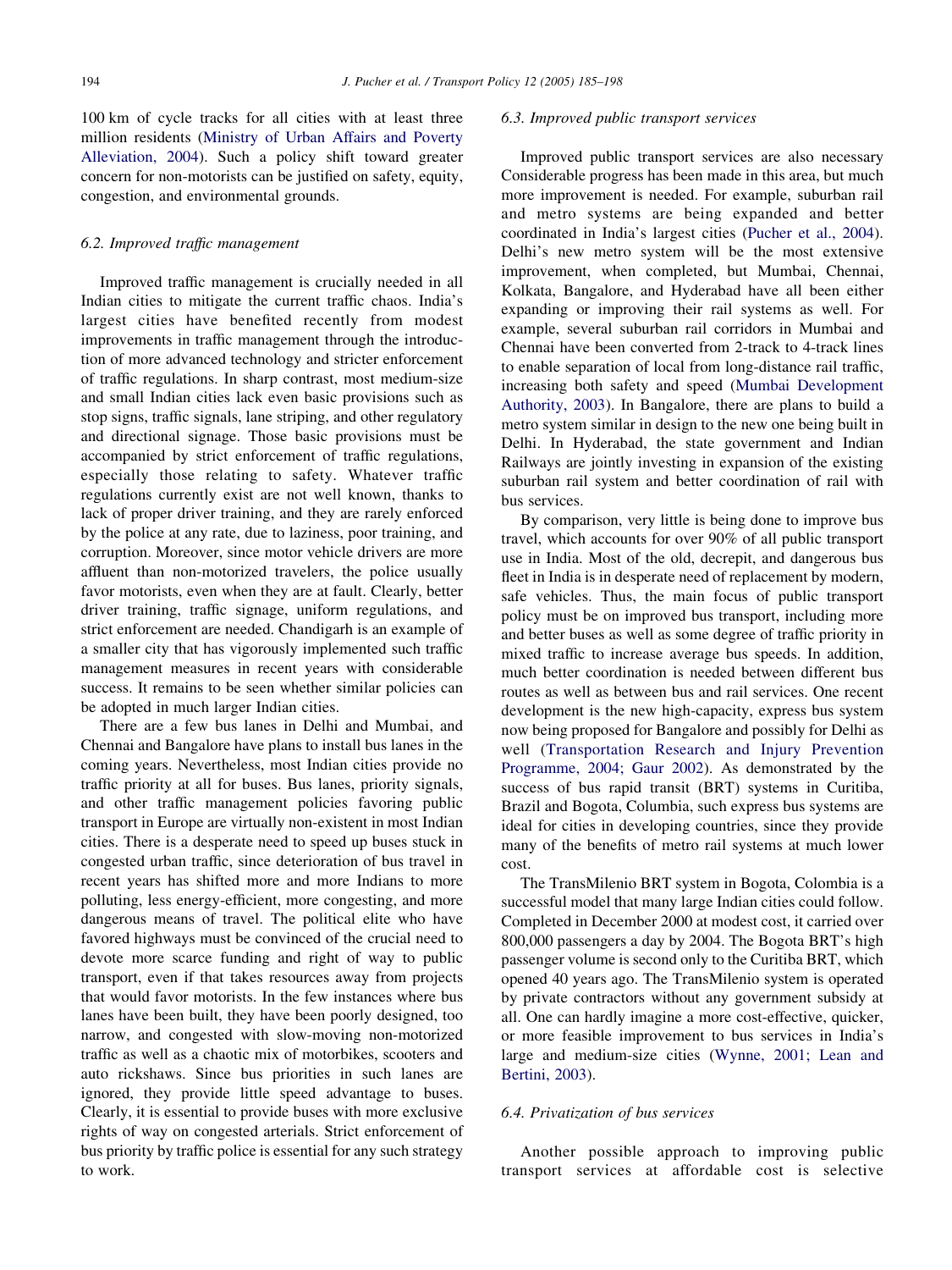privatization of bus services. Several Indian cities have already privatized the operation of major portions of their overall bus services. Delhi and Kolkata have the largest private bus fleets [\(Pucher et al., 2004](#page-13-0)). Compared to the publicly owned, operated, and subsidized bus services in the same cities, the privately run services have higher productivity, lower costs, more passengers per bus, and higher revenues per bus km of service. Public agencies in Bangalore and Hyderabad contract out much of their bus services to private operators with similar results of higher productivity, lower costs, and less subsidy needs. While privatization appears to have significant potential for improving the efficiency of bus operations and reducing government subsidies, experience to date has shown the crucial need for public regulation of safety, route and schedule coordination, and service quality.

#### 6.5. Improve motor vehicle technology and fuels

Given the sharply rising level of motorization in India, it becomes increasingly important to improve motor vehicle technology and fuels in order to increase energy efficiency and safety while decreasing noise and air pollution. Already, the Indian government has introduced a series of regulations that limit pollution from private cars, buses, and trucks. So far, the most successful measure was the complete phasing out of lead in fuels. The allowable levels of sulfur and benzene in fuels were also reduced. Of course, less-polluting fuels must be accompanied by less-polluting vehicle technology. Thus, between 1991 and 2000, national regulations for new vehicle emissions reduced allowable levels of carbon monoxide (CO), hydrocarbons (HC), and nitrogen oxides  $(NO<sub>x</sub>)$ . Further improvements are likely, since an expert commission of the Indian Government has recommended successively adopting the increasingly stringent Euro II, Euro III, and Euro IV emission standards for all new cars, taxis, trucks, and buses, first in the largest cities and then for the entire country [\(Ministry of Petroleum and Natural](#page-13-0) [Gas, 2002](#page-13-0)).

A more difficult problem is phasing out or converting the most polluting of motor vehicles. The highly polluting twostroke engines of motorcycles, scooters, and auto rickshaws are an especially worrisome problem, since these motor vehicles are more affordable than private cars and have been growing very rapidly in number. However unpopular it might be, it seems essential to require all new motorized two- and three-wheelers to have much cleaner engine technology. Thus, the expert commission on fuel policy also recommended much stricter emissions standards for new motorized two-wheelers and three-wheelers ([Ministry of](#page-13-0) [Petroleum and Natural Gas, 2002](#page-13-0)). Even if adopted, it would take many years for these regulations to have full effect, since there is a long lag time for fleet replacement. But at least any additions to the fleet would not greatly worsen the air pollution problem.

With India's worst air pollution, Delhi was forced to adopt the rather drastic policy of requiring all buses, taxis, and trucks to convert from petrol and diesel to CNG (compressed natural gas) within a period of only 3 years ([Clean Air Initiative, 2004; Weaver, 2004\)](#page-12-0). Although it caused much chaos in the short-run, disrupting public transit services in particular, it appears to have paid off in terms of slight improvements in Delhi's air quality, especially through reductions in particulate pollution from diesel engines. It seems rather unlikely that the same sort of policy could be implemented nationwide. Not only was there more need for such policies in Delhi—due to its critical pollution levels—but there was also more financial ability to make the transition—due to higher average incomes in Delhi. Nevertheless, the example of Delhi shows the potential of such regulations of motor vehicle technologies. Moreover, if applied to only new vehicles, it would be a much more feasible policy throughout the country. Clearly, it is easier to affect future vehicle design than to force conversions of existing vehicles.

# 6.6. Design new roads to accommodate the needs of buses, cyclists, and pedestrians

Given the many new roadway projects in recent years and massive expansions likely in coming years—it will be essential to design new roads to accommodate the needs of buses, cyclists, and pedestrians. Unfortunately, most recent roadway projects have ignored the needs of non-motorists and focused instead on serving the sharp growth in private car ownership and use ([Tiwari, 2001; Pendakur, 2002; Low](#page-13-0) [and Banerjee-Guha, 2003](#page-13-0)). Wherever feasible, new roadways should provide bus lanes to speed up public transport as well as cycle paths and walkways to improve safety for non-motorists. The 50% Central Government funding of cycle and pedestrian paths proposed by the National Urban Transport Policy could help fund those parts of the new roadway facilities. Moreover, the Central and state governments should specifically require that any new roadways accommodate non-motorists either on the same or parallel facilities.

# 6.7. Better cooperation among different transport agencies, departments, and ministries as well as better overall coordination of transport and land-use policies

As noted earlier, there is a desperate need for much better cooperation among different transport agencies, departments, and ministries as well as better overall coordination of transport and land-use policies. In their proposed National Urban Transport Policy (NUTP), the Central Government's expert commission strongly recommended the creation of 'unified metropolitan transport authorities' in all cities with at least a million inhabitants ([Ministry of Urban Affairs and Poverty Alleviation, 2004\)](#page-13-0). These agencies would 'coordinate planning and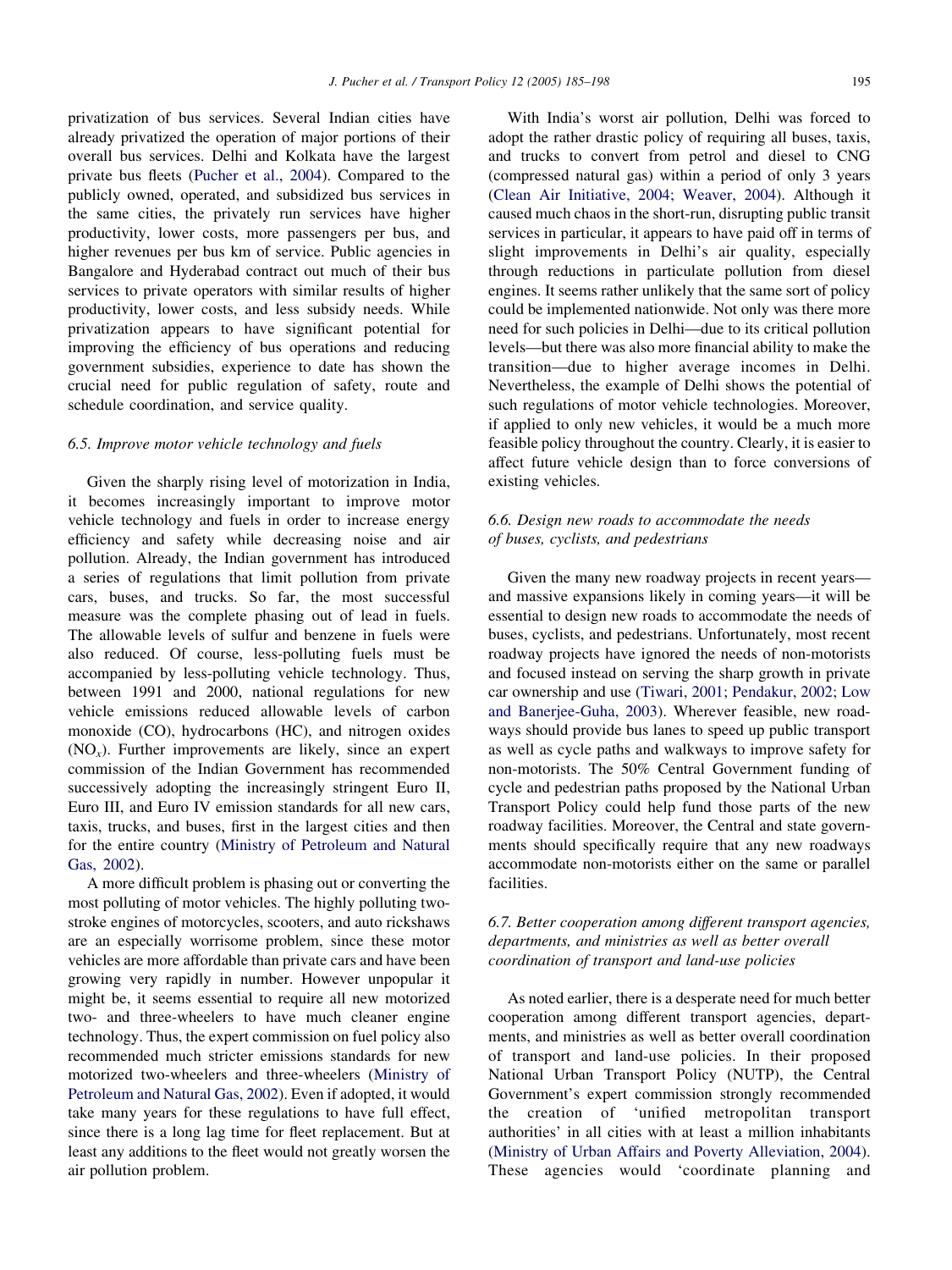implementation of urban transport programs and projects and an integrated management of urban transport systems.' That would especially improve route, schedule, and fare integration between bus services controlled by state and local authorities and rail services operated by Indian Railways. Equally important, such metropolitan planning agencies would provide Indian cities their first opportunity to coordinate policies affecting land-use, urban and suburban development, parking, roadway construction, car use, and non-motorized transport. Although the specific form of regional planning organizations varies considerably from country to country, virtually every major city in Europe and North America has benefited from this sort of metropolitan-wide coordination of transport and land use ([Pucher and Lefevre, 1996\)](#page-13-0).

# 6.8. State and local governments should be encouraged to revise their current land use and development regulations to promote higher-density development at rail stations and along key bus routes

Compact, transit-oriented development would reduce the need for travel while at the same time facilitating the use of public transport, walking, and cycling for a larger percentage of whatever travel is necessary. Current regulations in most cities actually prevent such coordination of land use with transport. They sharply restrict development densities in the city center while allowing higher densities and much easier development conditions at the booming suburban fringe, which is so dependent on the private car and motorcycle for access [\(Pucher et al., 2004\)](#page-13-0). Clearly, there must be much stricter controls on suburban development to prevent the kind of haphazard, uncoordinated, car-dependent sprawl that is rapidly spreading out around every major Indian city.

#### 6.9. Large increases in funding

In the coming years, large increases in funding will be required for the enormous investments needed to improve Indian transport systems. Given the many social, environmental, and economic problems caused by private motor vehicles, it would make sense to place most of the financial burden of new transport expenditures on motorists and not on public transport riders, cyclists, and pedestrians. Not only do motorists cause most of India's transport problems, but they are generally much more affluent than users of public and non-motorized transport modes. Increases in petrol and diesel taxes, vehicle registration and import taxes, and driver licensing fees, and the assessment of higher and more widespread roadway tolls (especially on bridges and congested arterial roads) would generate much needed additional revenue for transport investments.

The Central Government's expert commission also recommends increased petrol and diesel taxes, as well as levies on rising land values and employer payroll taxes, to support a special urban transport fund that would provide a dependable, dedicated source of revenues for transport improvements ([Ministry of Urban Affairs and Poverty](#page-13-0) [Alleviation, 2004](#page-13-0)). Most European and American governments have levied such dedicated transport taxes for decades, and they will be crucial in India as well for funding the many desperately needed investments in urban transport systems [\(Pucher and Lefevre, 1996\)](#page-13-0).

#### 7. Conclusion

There are two main obstacles to implementing policies needed to deal with India's urban transport crisis: financial and political. Budget problems at every level of government—central, state, and local—sharply limit the extent to which public subsidies can be provided for any of the measures recommended here. Wherever feasible, increased involvement of the private sector will be necessary to alleviate shortages of public funding. Private financing seems especially appropriate for all new roadway construction, most bus operations, and new express rail services, for example. That would free up more public funds for projects such as improved pedestrian and cycling infrastructure, which primarily serve the poor and are thus unlikely candidates for privatization.

Another formidable obstacle to improved transport policies is the political influence of the automobile and highway lobbies in India, as well as affluent Indians, who benefit the most from increased adaptations of transport policies to their car-oriented lifestyles. Indeed, several Central Government policy documents indicate an overriding priority for further developing the growing Indian automobile industry as the most important measure for promoting overall economic growth and employment in India [\(Ministry of Heavy Industries and Public Enterprises,](#page-13-0) [2002\)](#page-13-0). An explicit part of that strategy is the stimulation of maximum possible growth in car ownership and use, both through new roadway construction and provision of ample car parking. The increased car use that would generate would hardly help solve the many problems India's cities already face with travel demands far exceeding the capacity of the transport system.

Nevertheless, there appears to be growing awareness that something must be done to deal with India's worsening transport crisis. Perhaps the most hopeful development in recent years is the Central Government's proposed NUTP ([Ministry of Urban Affairs and Poverty Alleviation, 2004\)](#page-13-0). While it has not yet been officially approved and implemented, it presents many progressive ideas for dealing with India's urban transport crisis. It also supports increased car ownership to stimulate the Indian economy, but it recommends several measures to limit car usage in cities to minimize the problems it causes. Thus, it suggests restricted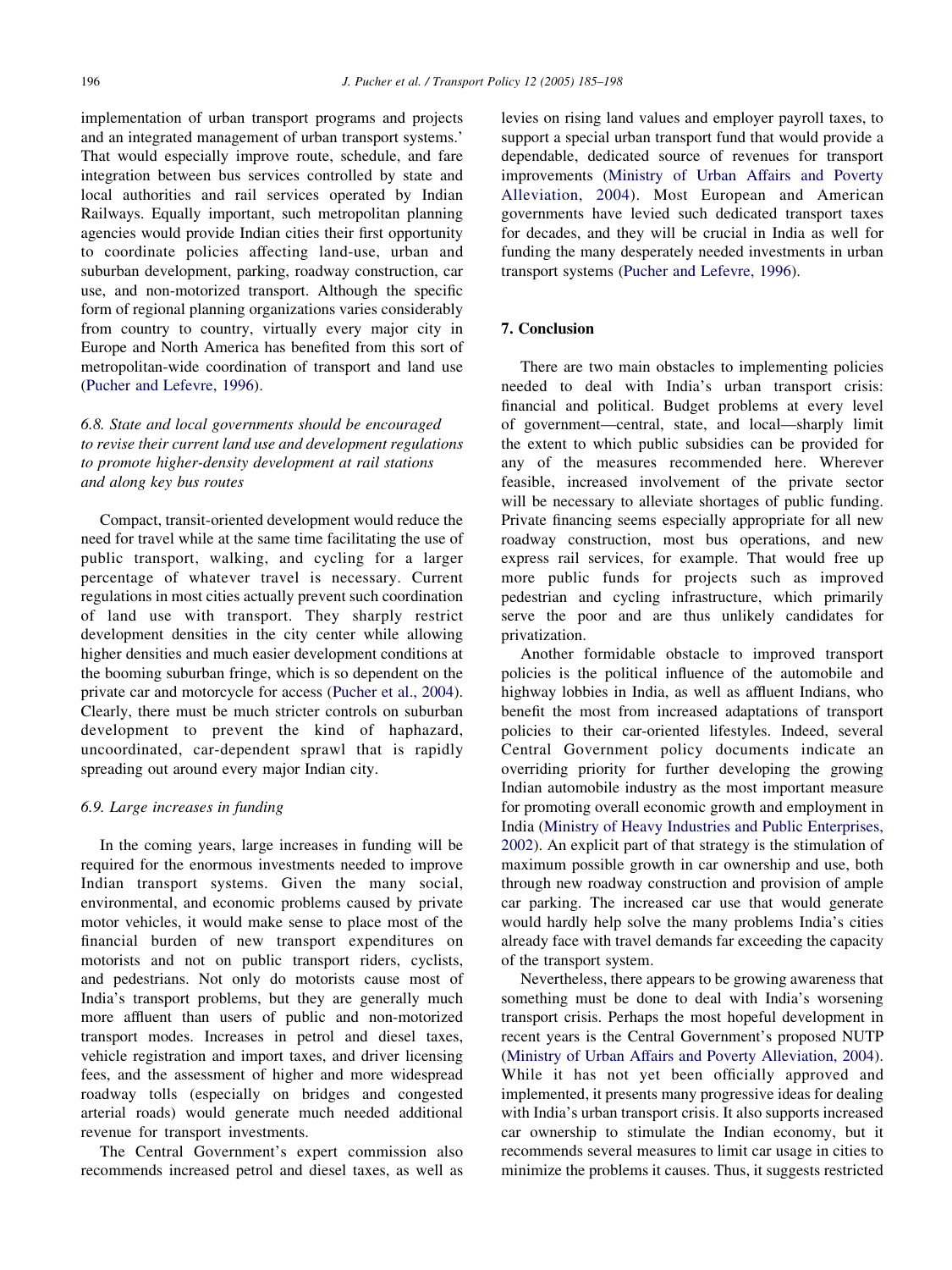<span id="page-12-0"></span>parking supply and higher parking fees, improved public transport, greater priority for buses in mixed traffic, and higher fuel taxes. None of those measures will be easy to implement, and it is hard to imagine increased car ownership not leading to increased car use that would worsen all the existing problems.

Some of these recommendations may seem too ambitious or overly optimistic. Nevertheless, cities in other developing countries have shown that enormous progress can be made in dealing with urban transport problems through radical changes in transport policies. The very successful TransMilenio Project in Bogota, Columbia, for example, introduced a bus rapid transit system, bicycle paths, improved pedestrian facilities, and significant restrictions on private car use. The results have included impressive reductions in air pollution, roadway congestion, and traffic accidents.

The increasing severity of India's urban transport crisis may provide the widespread political support needed for the rather dramatic policy shifts recommended by NUTP. It seems highly unlikely that all the recommended measures will be adopted, but if a few innovative policies could be tried out on an experimental basis, even that would be a hopeful first step. Clearly, India's urban transport crisis has many dimensions, and the solution to that crisis will necessarily have many dimensions as well, implemented in many stages over many years.

### Acknowledgements

The authors would like to thank Dinesh Mohan, Ralph Gakenheimer, Craig Townsend, Eduardo Vasconcellos, Setty Pendakur, Slobodan Mitric, Jeevanjot Singh, Joseph Grengs, and Radha Jagannathan for their information, feedback, and advice on various versions of this article. The views expressed in the article, however, are solely those of the authors, who also accept responsibility for any remaining errors.

#### References

- Acharya, R., 2000. Indian Railways: where the commuter is king. Japan Railways and Transport Review 25, 34–45.
- Association of State Road Transport Undertakings., 2002a. The Performance of STUs at a Glance for the Period 1989–90 to 2000–01. ASRTU, Delhi, India. Accessible at: <http://www.asrtu.org/data-00-01.PDF>.
- Association of State Road Transport Undertakings., 2002b. STU Policy Issue. ASRTU, Delhi, India. Available at: [http://www.asrtu.org/](http://www.asrtu.org/stu_policy.htm) [stu\\_policy.htm](http://www.asrtu.org/stu_policy.htm) Accessed: November 2003.
- Badami, M., Tiwari, G., Mohan, D., 2004. Access and mobility for the urban poor in India: bridging the gap between policy and needs. Paper presented at the Forum on Urban Infrastructure and Public Service Delivery for the Urban Poor, July 24–25, 2004. National Institute of Urban Affairs, Delhi, India.
- Bertraud, A., 2002. The economic impact of land and urban planning regulations in India, unpublished manuscript accessible at: [http://www.](http://www.alain-bertaud.com/images/AB_%20India_%20Urban_Land_Reform.doc) [alain-bertaud.com/images/AB\\_%20India\\_%20Urban\\_Land\\_Reform.](http://www.alain-bertaud.com/images/AB_%20India_%20Urban_Land_Reform.doc) [doc.](http://www.alain-bertaud.com/images/AB_%20India_%20Urban_Land_Reform.doc)
- Bose, R.K., 1998. Automobiles and environmental sustainability: issues and options for developing countries. Asian Transport Journal, December 1998, pp. 13.1–13.16. Accessible at: [http://www.teriin.org/](http://www.teriin.org/division/padiv/uts/docs/ft01.pdf) [division/padiv/uts/docs/ft01.pdf](http://www.teriin.org/division/padiv/uts/docs/ft01.pdf).
- Brihanmumbai Electric Supply and Transport., 2003. Organisational Information. Mumbai, India. Available at: [http://www.bestundertaking.](http://www.bestundertaking.com/org_info.asp) [com/org\\_info.asp](http://www.bestundertaking.com/org_info.asp) Accessed: November 2003.
- Central Intelligence Agency., 2002. The CIA World Fact Book. CIA, Washington, DC. Accessible at: [http://www.cia.gov/cia/publications/](http://www.cia.gov/cia/publications/factbook/geos/in.html) [factbook/geos/in.html](http://www.cia.gov/cia/publications/factbook/geos/in.html).
- Chhabra, A., 2002. Smooth traffic flow, safer roads: cycle tracks to be laid across the city. Hindustan Times. December 9, 2002, p. 1.
- Clean Air Initiative., 2004. CNG Buses in Delhi. Clean Technologies Information Pool. 2004. Available at: [http://www.cleanairnet.org/](http://www.cleanairnet.org/infopool/1411/propertyvalue-19513.html) [infopool/1411/propertyvalue-19513.html](http://www.cleanairnet.org/infopool/1411/propertyvalue-19513.html). Accessed: October 2004.
- Delhi Metro Rail Corporation Ltd., 2003a. History of the Delhi Metro. Delhi Metro Rail Corporation, New Delhi, India. Available at: [http://](http://www.delhimetrorail.com/home/history.htm) [www.delhimetrorail.com/home/history.htm](http://www.delhimetrorail.com/home/history.htm). Accessed: November 2003.
- Delhi Metro Rail Corporation Ltd., 2003b. Project Update. Delhi Metro Rail Corporation, New Delhi, India. Available at: [http://www.](http://www.delhimetrorail.com/home/projectUpdate.htm) [delhimetrorail.com/home/projectUpdate.htm](http://www.delhimetrorail.com/home/projectUpdate.htm) Accessed: November 2003.
- Environment News India., 2001. India may pull old vehicles off roads. September 10, 2001. Available at: [http://www.planetark.org/daily](http://www.planetark.org/dailynewsstory.cfm/newsid/12328/newsDate/10-Sep-2001/story.htm) [newsstory.cfm/newsid/12328/newsDate/10-Sep-2001/story.htm](http://www.planetark.org/dailynewsstory.cfm/newsid/12328/newsDate/10-Sep-2001/story.htm).
- Gakenheimer, R., 1999. Urban mobility in the developing world. Transportation Research 33A, 671–690.
- Gakenheimer, R., 2002. Planning Transportation and Land Use for Cities in India. Massachusetts Institute of Technology, Cambridge, MA.
- Gakenheimer, R., Zegras, C., 2003. Travel Demand Drivers: Mumbai and Chennai, India. World Business Council for Sustainable Development, Geneva, Switzerland.
- Gaur, M., 2002. Delhi to get new busway. Sustainable Transport E-Update. No.1. May–June 2002. Available at: [http://www.itdp.org/STe/STe1/](http://www.itdp.org/STe/STe1/index.html#delhi) [index.html#delhi](http://www.itdp.org/STe/STe1/index.html#delhi) Accessed: November 2003.
- Gwilliam, K., 2003. Urban transport in developing countries. Transport Reviews 23 (2), 197–216.
- Indian Railways 2001. Year Book 2000–2001. Indian Railways, New Delhi.
- Indian Railways, 2002. Annual Statistical Statements, 2001–2002. Indian Railways, New Delhi.
- Indian Railways, 2003. Official Website of Indian Railways. Accessible at: <http://www.indianrailways.gov.in/>.
- Kandlikar, M., Ramachandran, G., 2000. The causes and consequences of particulate air pollution in urban India: a synthesis of the science. Annual Reviews of Energy and the Environment 25 (1), 629–694.
- Lean, M., Bertini, R., 2003. Bus Rapid Transit: An Alternative for Developing Countries. Portland State University, Portland, Oregon.
- Low, N., Banerjee-Guha, S., 2003. The global tyranny of roads: observations from Mumbai and Melbourne. World Transport Policy and Practice 9 (2), 5–17.
- Marwah, B.R., Sibal, V.K., Sawant, S., 2001. Bus transport in Delhi. In: Morris, S. (Ed.), India Infrastructure Report 2001. Oxford University Press, New Delhi, India.
- Metro Railway Kolkata., 2003. Status of Ongoing Projects. Metro Railway Kolkata, Kolkata, India. Available at: [http://business.vsnl.com/](http://business.vsnl.com/metrorly/status.html) [metrorly/status.html](http://business.vsnl.com/metrorly/status.html) Accessed: November 2003.
- Ministry of Finance., 2002. Economic Survey 2001–2002. Government of India, Ministry of Finance, Delhi, India. Available at: [http://indiabudget.](http://indiabudget.nic.in/es2000-01/general.htm) [nic.in/es2000-01/general.htm.](http://indiabudget.nic.in/es2000-01/general.htm)